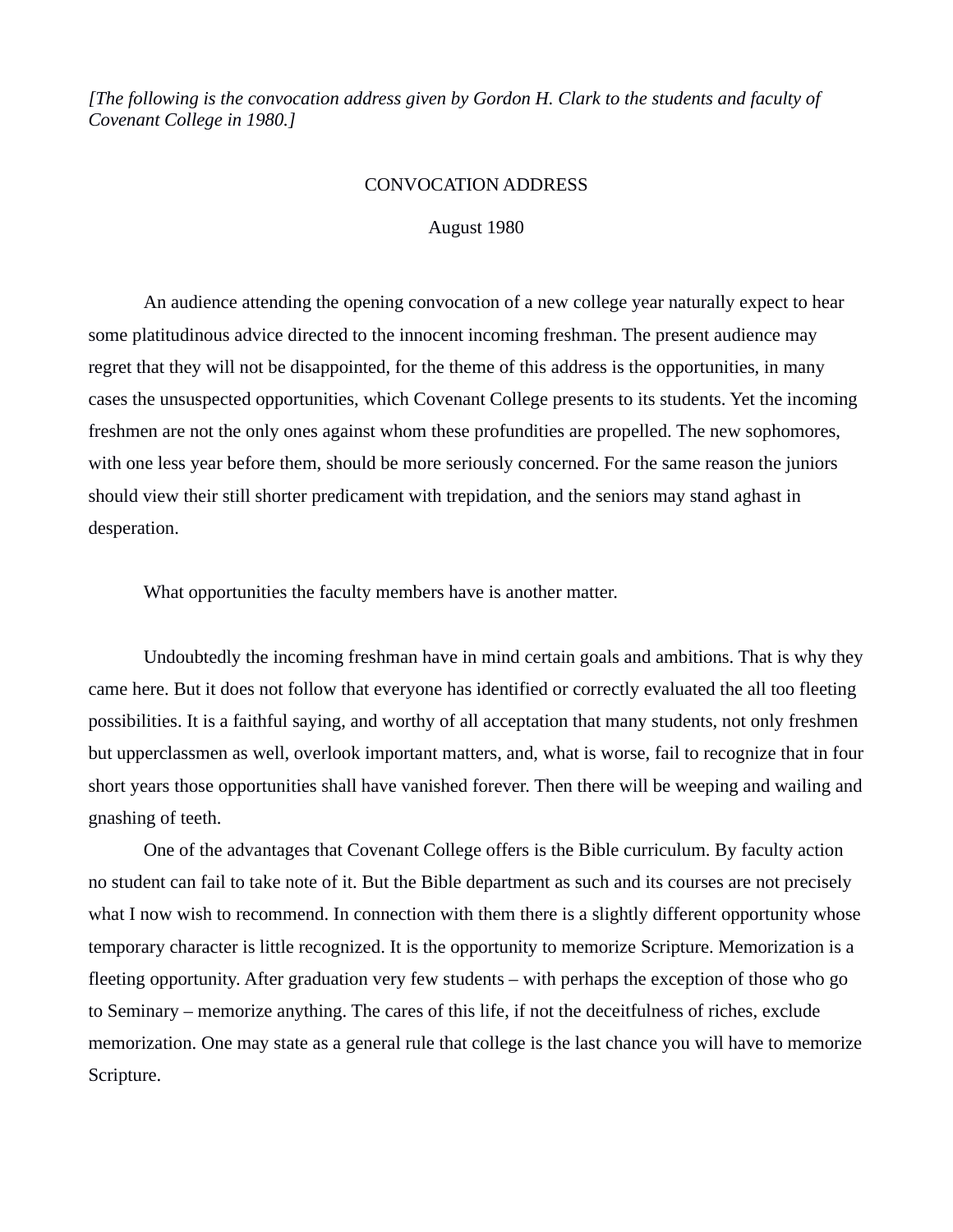That Scripture memorization is profitable and important should not need emphasis. Once my father had to conduct a funeral service, which to his surprise, was held in a room too dark for reading a print page. Fortunately he was able to quote a sufficient number of passages from memory.

Although in the future few of you will be conducting funeral services, at least not in unlighted rooms, nevertheless in the present, even before this day is done, all of you will pray. Many prayers suffer from one or more of several defects. One is a superabundance of petitions. Petitions are indeed an integral part of prayer, but probably no prayer, except some ejaculatory prayers, should be composed of nothing but petitions. Confession of sin should almost never be omitted. A second and more painful defect in too many prayers is crudity of language, interlarded with vague and meaningless phrases. To ask God for a blessing is to ask for nothing in particular. Note how insipid the Unity people are, when every morning on the radio they always have a special word and a very special speaker. Then there are juvenile prayers which repeat the adverb just six times in three short sentences, y'know. Similarly the term personal, often if not always, conveys no meaning. One Sunday morning in New York a thoroughly modernistic minister urged us who sat before him to have a personal relationship to Christ. This sounds good to unsuspecting Christians, but they fail to note that there are many types of personal relationships and personal commitments. There are many types of contracts and covenants. The important thing is not that there is a covenant; the important thing is what the terms of the covenant are.

A third defect in all too many contemporary prayers is a lack of reverence. If Malachi could castigate the Jews for treating God with less respect than they showed to their civil rulers, ought we not today approach God with more deference than we pay to human dignitaries? The short Lord's Prayer, which is our model, begins with two phrases of respectful address; then there are two petitions, not however for our own needs, but for God's glory; next come two short petitions for ourselves; and the prayer ends with an ascription of praise. Or, if one wish a longer model, there is Solomon's prayer of dedication. In such passages we find suitable phraseology for a reverent prayer to God. Finally, the heirs of the Covenanters, which we claim to be, should not need to be reminded of the most extensive and most appropriate source for the language of prayer: the Psalms. My dear young friends, Memorize the Psalms. The use of the Psalms in prayer will eliminate all three of these defects.

There are other advantages in knowing the Scriptures by heart. One's memory can become a most convenient concordance. But the main point in this convocation address is not the benefits of memorization; rather it is the warning that the short four years at college are your last opportunity to memorize.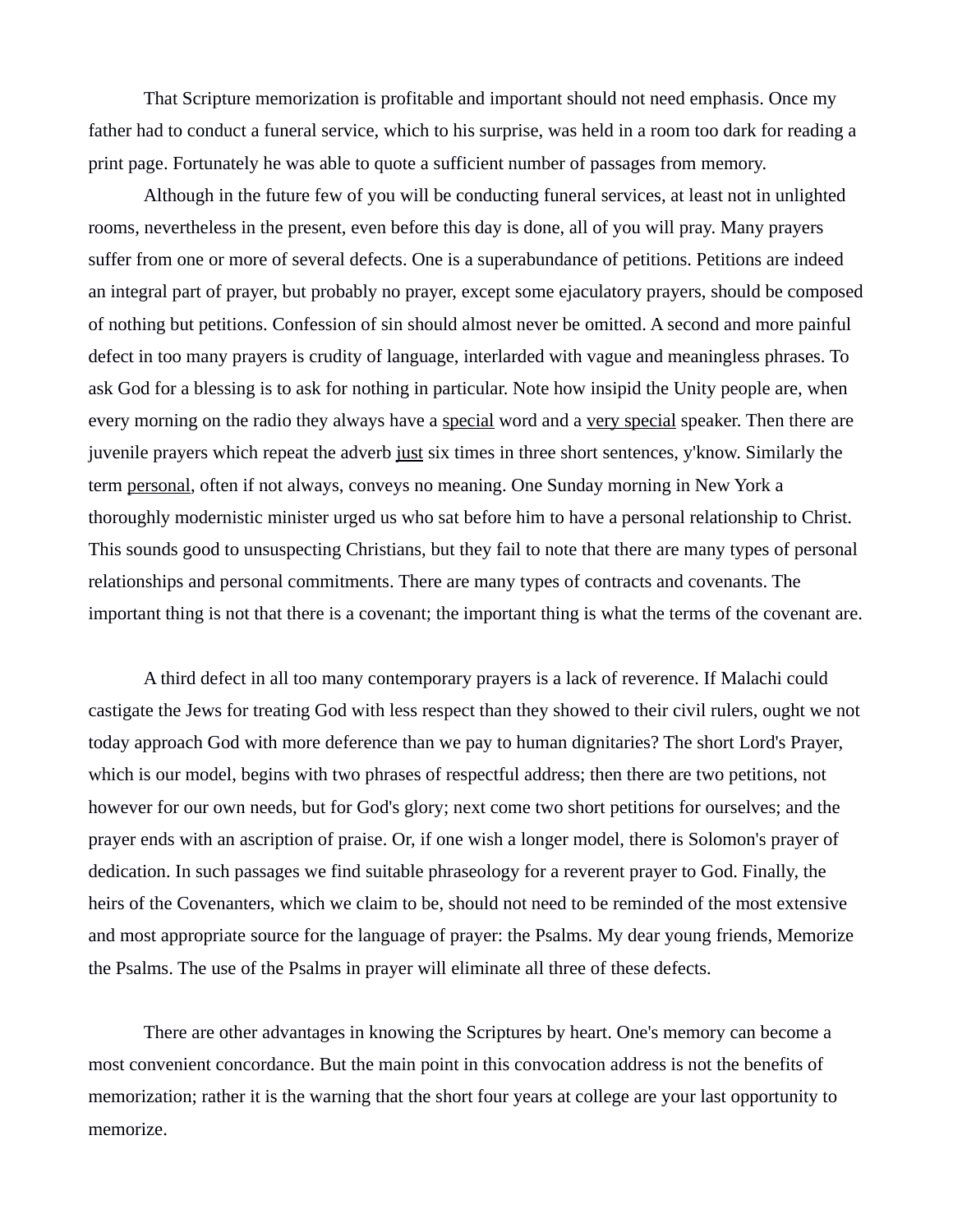The multi-faceted purpose of a college is not restricted to the direct study of the Scriptures. College, as I see it, is a four page table of contents, and no more than a table of contents, of the intellectual endeavors of mankind. Modern science is of course indebted to the Einstein of 1905; but its roots and motivation go back to Galileo. The dominant form of modern so-called Christianity depends on Kierkegaard, and on Schleiermacher before him. Old Testament criticism did not originate a hundred years ago with Wellhausen, but with Astruc in the eighteenth century, or even with Spinoza in the seventeenth. The contemporary liberal Jewish theologian, Abraham J. Heschel, in his work on The Prophets, cites Spinoza a half dozen times. Behind these men and controlling their development were, to mention on a few, Locke, Augustine, and Aristotle. This is the world of scholarship in which a college education plays the role of a kindergarden, or at most a first grade.

One need not suppose that every Christian must pursue the life of scholarship. God has given some people ten talents, while to others he has given only two or one. I am happy to see the proprietor of the Chinese restaurant down the mountain reading his Chinese Bible as he sits at his cash register. Every one of use who drives a car would be happy to know an honest and capable Christian automechanic. Such are honorable activities in which a Christian can acceptably serve the Lord. But we have not chosen to be a restauranteur or a garage owner. We have chosen the life of an intellectual. This life is also acceptable with the Lord; it is more influential, and perhaps more dangerous as well, for unto whomsoever much is given, of him shall much be required.

To contribute to the scholarship that gives a civilization its form, and controls the thinking of millions upon millions of people, even when they are unaware of the sources of their thought, a student must take advantage of the opportunity for memorization that four years of college provide. Another basic example needs emphasis, for it is an opportunity that the student will never again enjoy. I refer to the study of foreign languages. If one reply that it is possible to learn a foreign language after graduating from college, two facts may be pointed out: first, the exigencies of the post-graduate life render it extremely unlikely that anyone will find time to do so; and second, though a student may be forced to learn a foreign language in graduate school to earn his Ph.D., he must do so on his own without credit. College is one's last chance for academic credit in these subjects. Learning them is mainly a matter of memorization, and practically nobody memorizes anything after college.

Many entering freshman will fail to recognize the importance of what I am saying. Let me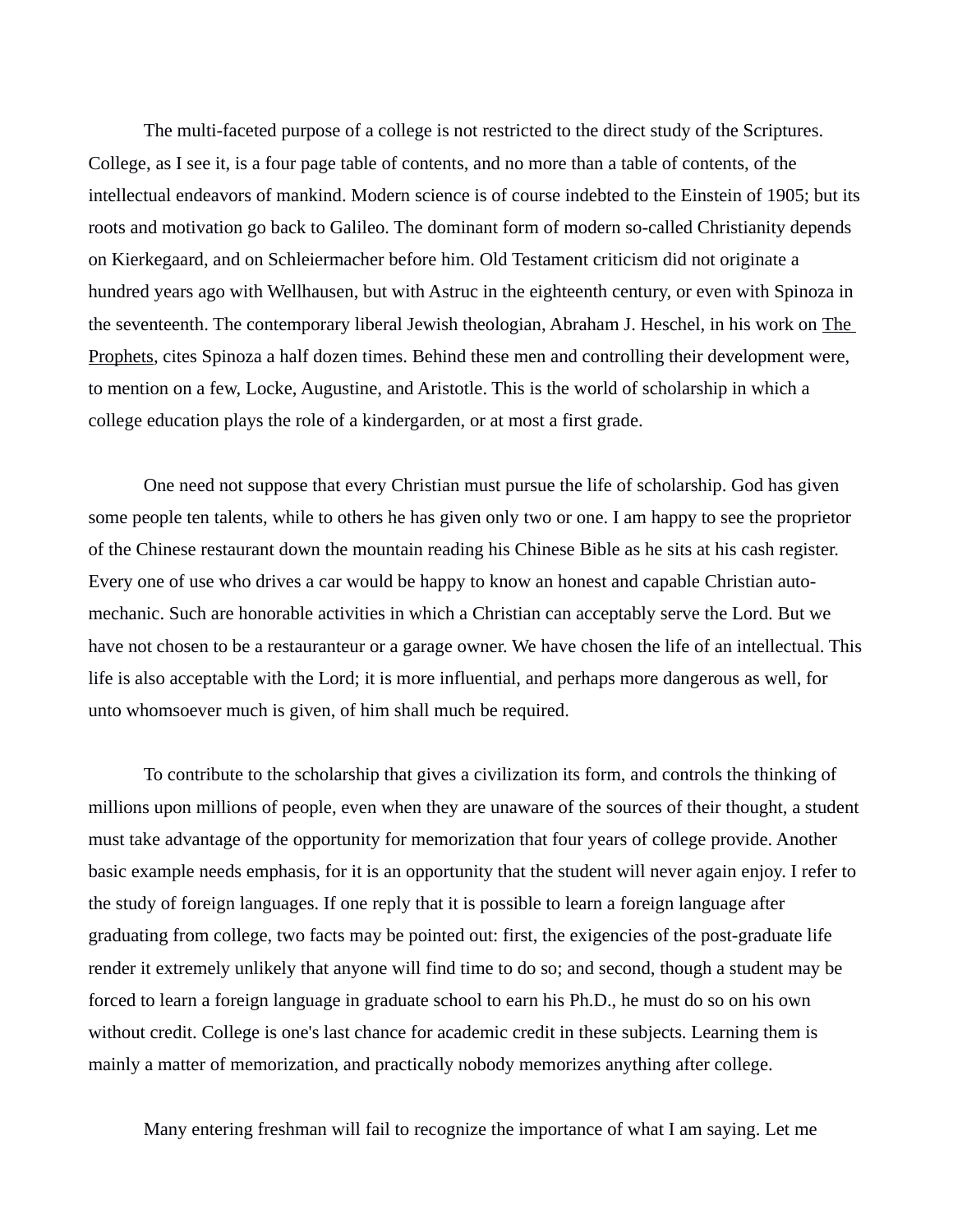therefore use a personal illustration. My very first assignment in Graduate School was to read a 300 page book in German. It was a critical study of Dionysius the Areopagite, and there neither was then nor is there now any English translation. Besides the German, Dionysius, you will remember – of course you don't remember – wrote in Greek, as did Proclus from whom he plagiarized several sections.

The reason why the students could read the assigned material was not precisely that they were college graduates. A prior reason was that they had attended good High Schools. Very few of the entering freshman today, and very few of the upperclassmen as well, have had the advantage of a good high school education. I do not say this to irritate you or to belittle you. It is not your fault. Liberal politicians and the humanistic NEA have substituted socialistic indoctrination and immoral ethics for solid academic learning. I am informed that High School diplomas are now blank and no longer carry any printed statement – because Johnny can't read. That is supposed to be a joke. But it was no joke that I tried to tutor a High School senior in reading English, and it took us a good hour to get through one short paragraph in a sixth grade reading book.

Permit the personal illustration of graduate school requirements to continue on the High School level for a moment. Not having received proper parental guidance from my father, though he had an advanced degree from Edinburgh, I chose to go to a manual training high school. I spoiled many a block of wood in the carpentry shop; I designed ornamental iron work that would have caused New Orleans to gasp in horror; and there was mechanical drawing, which strangely I did not like. But that same Manual Training High School gave me four years of math, four years of history, and of course English. They required me to take a year of Physics, and in one semester of Chemistry I learned why magnesium is so useful on the Fourth of July, filling the laboratory with smoke. In zoology I became an expert in supplying the class with crickets.

On the basis of my limited information I doubt that any high schools today provide such a good scientific curriculum. Today Soviet secondary education surpasses American education by eight years of geometry, four years of physics, three years of chemistry, three and half years of biology, and one year of astronomy. In the Soviet Union each year over five million secondary school graduates have had a two-year course in calculus, whereas in the United states about 100,000 have had one year. Furthermore, 98% of the school population in Russia completes secondary school compared with 75% here.

Public education in the United States is a disgrace – even though I do not approve of the Soviet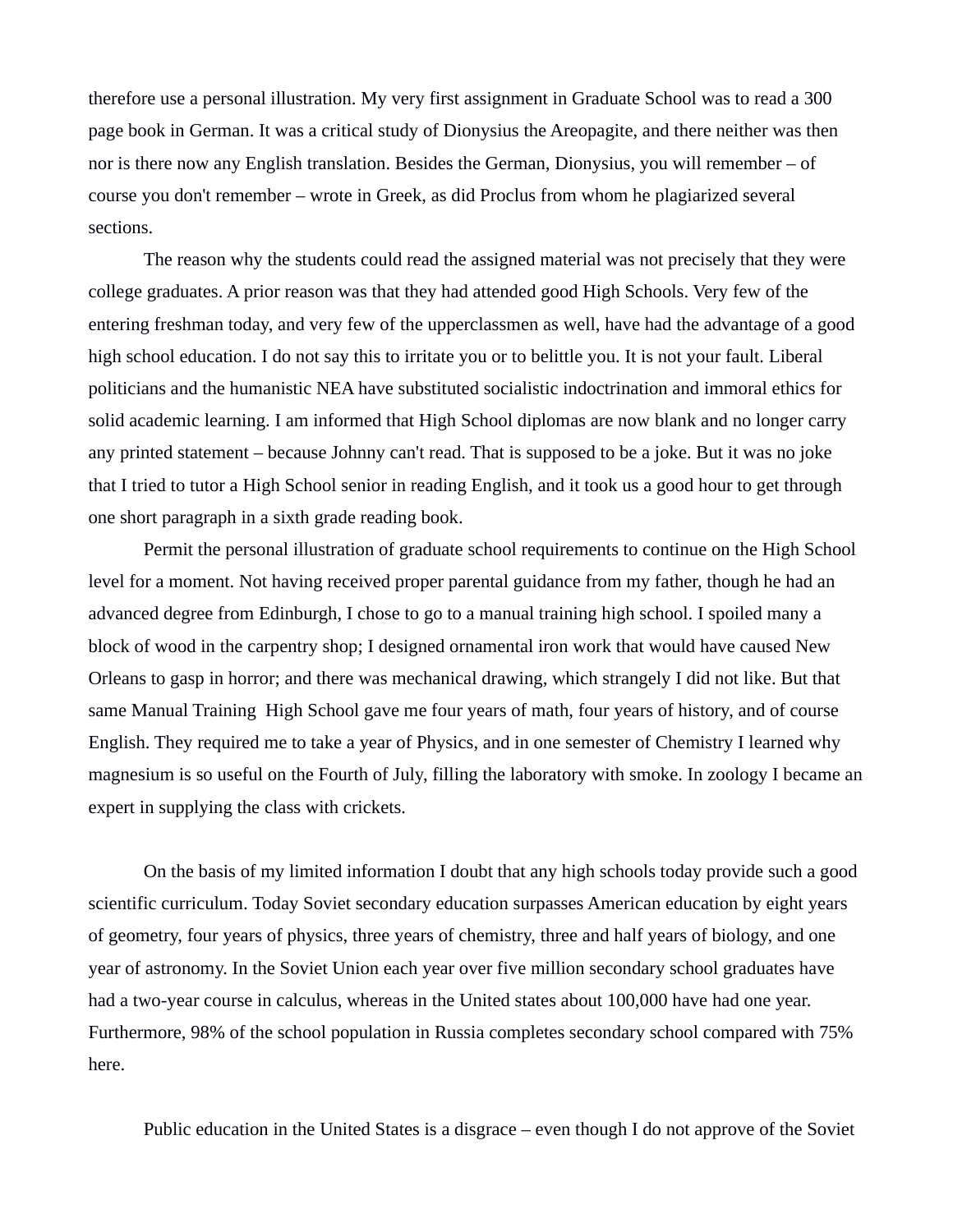exclusive attention to the sciences. The Russian system seems woefully lacking in history, literature, and languages. My Manual Training High School gave me four years of Latin, three years of Greek, and three years of French. I continued all these in college and added German and Hebrew.

Let me repeat: I do not say this to praise myself and much less to belittle you. My aim is to condemn the American public school system under which you have been cheated out of a proper preparation for college. College is now your last chance. Your opportunity to become capable of influencing large numbers of the succeeding generation ends right here at Covenant College. To exaggerate only a little bit, Christian devotion consists in the devoted memorization of the Greek irregular verbs; and your advance in sanctification is measured by your grade-point average.

So much for the students. At the beginning of this address I remarked that the opportunities and responsibilities of the faculty members were another matter. This too must be mentioned, for no one wishes to slight the faculty. Somewhere in the official documents of the College the responsibilities of the faculty are defined as teaching the students. Well, of course. Covenant College was founded to teach students. That is what we faculty people get paid for. And I do not believe that there is even one professor here who does less than his very best. But I also strongly insist that such is not the faculty's only obligation nor the College's only function.

The other function is publication. In the smaller institutions one finds a certain number of people who think publication is inconsistent with good teaching. Quite the contrary, the professor who publishes keeps mentally alert so that his teaching is not the transference of his notes to the notes of the student without their passing through the mind of either one. Because publication enhances teaching, it attracts better students. The more intelligent high school graduates will compare the competence of faculties before making their choice among them; and their comparisons will depend largely on publications.

Increasing the enrollment, however, is not a very laudable motivation for scholarly productivity. Those who have a message for the world find that publication is far more effective than teaching. For example, Plato and Aristotle taught students, but very few people know the students' names or their accomplishments. These two teachers, on the other hand, have controlled or contributed to the thinking of millions of people by reason of the books they wrote. David Hume, who had no students, is the foundation of much of American philosophy and science today. We too shall be known by what we publish, and if we do not publish, we shall perish, and the place thereof shall know us no more.